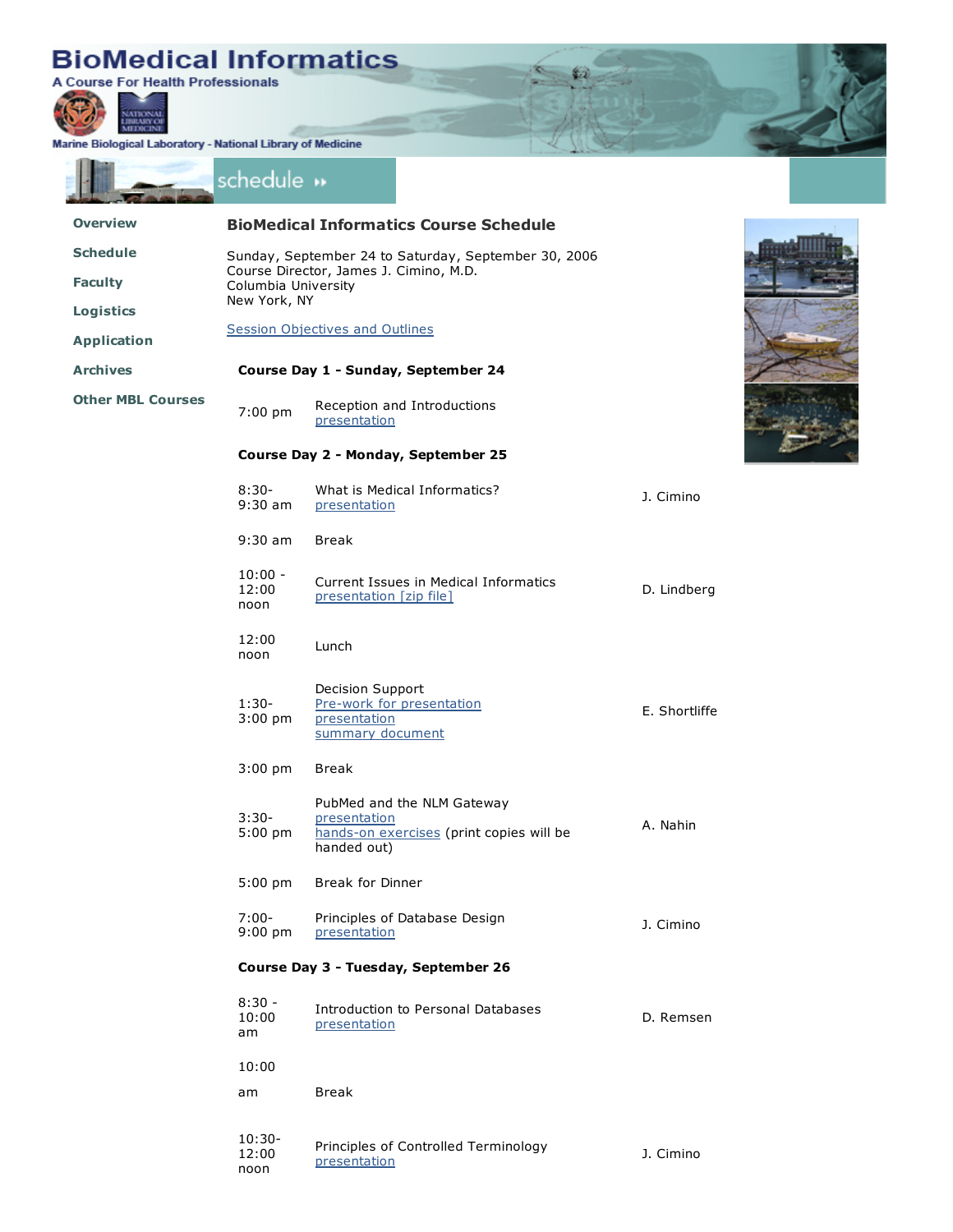| 12:00<br>noon              | Lunch                                                                                                                                     |                     |
|----------------------------|-------------------------------------------------------------------------------------------------------------------------------------------|---------------------|
| $1:30-$<br>$3:00$ pm       | Human-Computer Interface<br>presentation                                                                                                  | J. Starren          |
| $3:00 \text{ pm}$          | Break                                                                                                                                     |                     |
| $3:30-$<br>$5:00$ pm       | Handheld Computing<br>presentation                                                                                                        | $M.$ Al-<br>Ubaydli |
| 5:00                       | <b>Break for Dinner</b>                                                                                                                   |                     |
| 7:00-<br>$9:00$ pm         | Principles of Web Pages<br>Course Web Page<br>presentation                                                                                | C. Dematos          |
| 7:00-<br>$9:00 \text{ pm}$ | Building Web Interfaces to Databases<br>presentation                                                                                      | D. Remsen           |
|                            | Course Day 4 - Wednesday, September 27                                                                                                    |                     |
| $8:30-$<br>10:00<br>am     | <b>Bioinformatics</b><br>presentation                                                                                                     | D. Masys            |
| 10:00<br>am                | <b>Break</b>                                                                                                                              |                     |
| $10:30 -$<br>12:00<br>noon | <b>Public Health Informatics</b><br>presentation                                                                                          | R. Kukafka          |
| 12:00<br>noon              | Lunch                                                                                                                                     |                     |
| $12:45 -$<br>$2:15$ pm     | Consumer Health Informatics<br>presentation                                                                                               | A. McCray           |
| $2:15$ pm                  | Break for Martha's Vineyard Ferry or other<br>free time                                                                                   |                     |
|                            | Course Day 5 - Thursday, September 28                                                                                                     |                     |
| $8:30-$<br>10:00<br>am     | Picking an Enterprise Target<br>presentation                                                                                              | W. Stead            |
| 10:00<br>am                | <b>Break</b>                                                                                                                              |                     |
| $10:30 -$<br>12:00<br>noon | Changing a Culture: the Patient Web Portal<br>presentation                                                                                | J. Jirjis           |
| 12:00<br>noon              | Lunch - Library and Marine Resource Center<br>Tours                                                                                       |                     |
| 1:30-<br>$3:00$ pm         | Vendor-Enterprise Roles<br>presentation                                                                                                   | W. Stead            |
| 3:00                       | <b>Break</b>                                                                                                                              |                     |
| 3:30-<br>$5:00$ pm         | Developing and Inserting Clinical Decision<br>Support and Documentation Applications into<br><b>Clinical Environments</b><br>presentation | т.<br>Rosenbloom    |